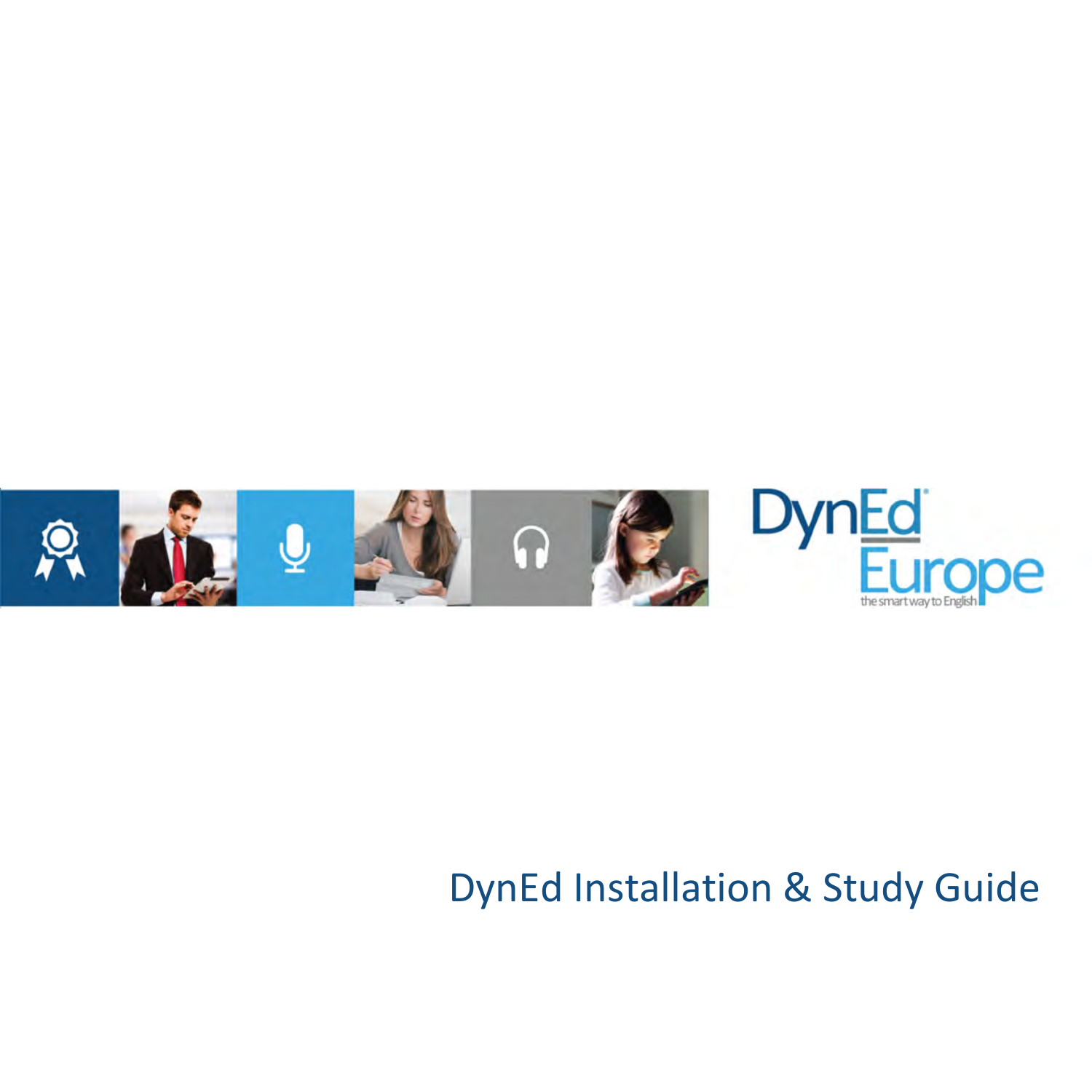## How to Start

When you have taken the DynEd Placement Test, you will be given your English level according to the Common European Framework of Reference (CEFR). You can then begin to study on your computer or tablet. You can also use your smart phone, but the screen size may make it difficult to do some of the lessons.

## Installation & Use on Laptops & PCs





To install courses on your computer, just click the DynEd icon on the desktop and then enter your DynEd Login ID and Password, and click Sign In.

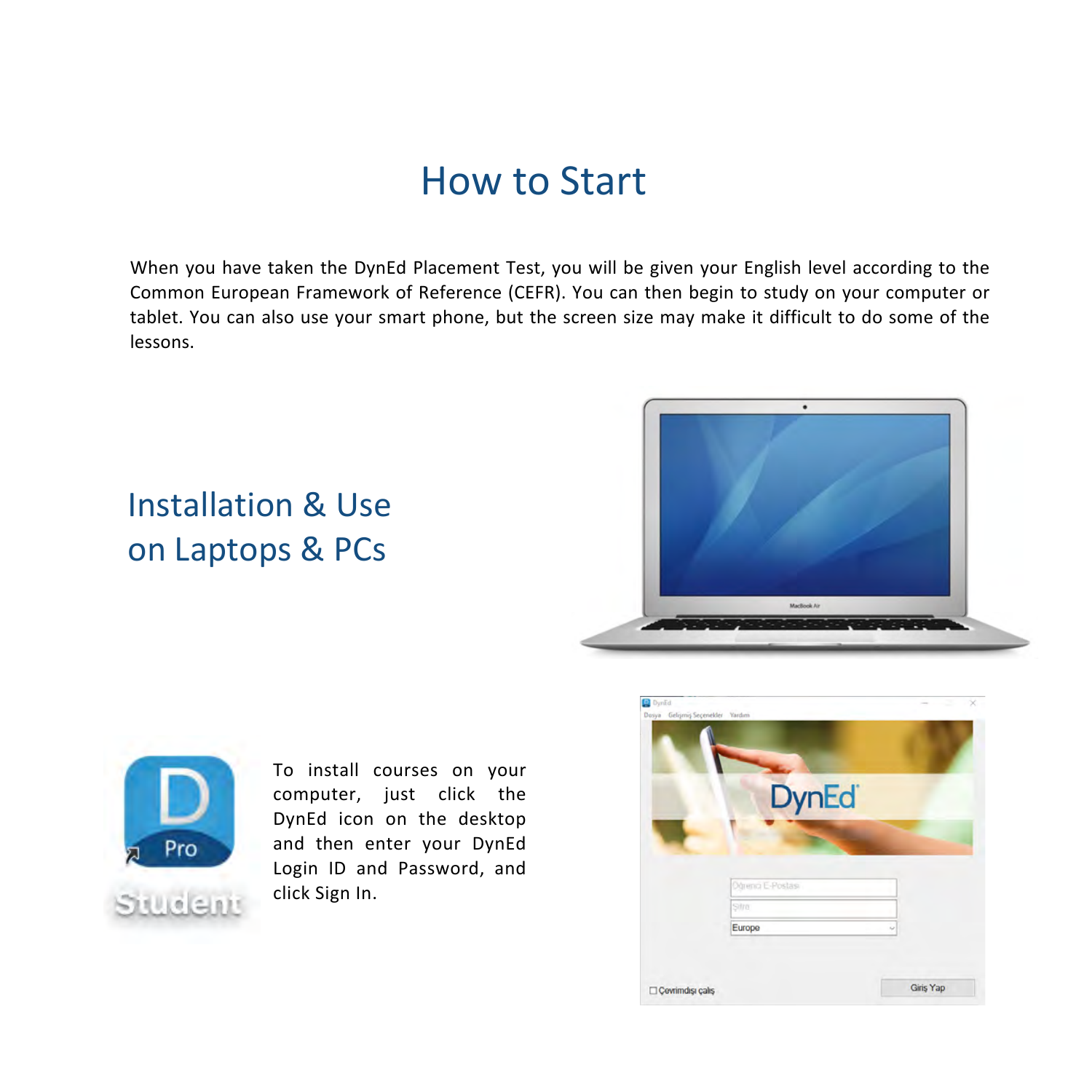| <b>DynEd</b>                                                                                                                                 |                                      |  |
|----------------------------------------------------------------------------------------------------------------------------------------------|--------------------------------------|--|
|                                                                                                                                              |                                      |  |
|                                                                                                                                              |                                      |  |
| Certification Course - AT<br>Certification Course -42                                                                                        | Yille<br>Yilde<br><b>YIME</b>        |  |
| 0000000<br>Certification Course - BT<br>Centrication Course - B2<br>Certification Course - CT<br>Cerilitostian Course - C7<br>Placement Test | YUME<br>Yilile<br><b>YOU</b><br>YIHE |  |

Pro

If you need to log in again. click the DynEd icon on the desktop and then enter your DynEd Login ID and Password and click Sign In.

### the einst

You can work offline by clicking the box in the lower left corner. In this case, your study records will be stored on your computer.



The CEFR level you need to work on will be accessible on the next screen (CEFR A1 is the example on the left). Levels that are unsuitable for you will be locked.

If you have not installed the required course before, click any point on the line of the CEFR level you will be studying. The course will then automatically download and install itself on your computer. When installing, we recommend that you select the English / "Local Language" option if your local language is available.



The CEFR level you need to work on will be accessible on the next screen (CEFR A2 is the example on the left). Levels that are unsuitable for you will be locked.

When you start working by clicking on the appropriate level, you will first need to take the Mastery Test. This test is a confirmation of the Placement Test and if this is your actual level, it is natural that you score below 85 on the Mastery Test. (Your score on this exam will not be added to your average.)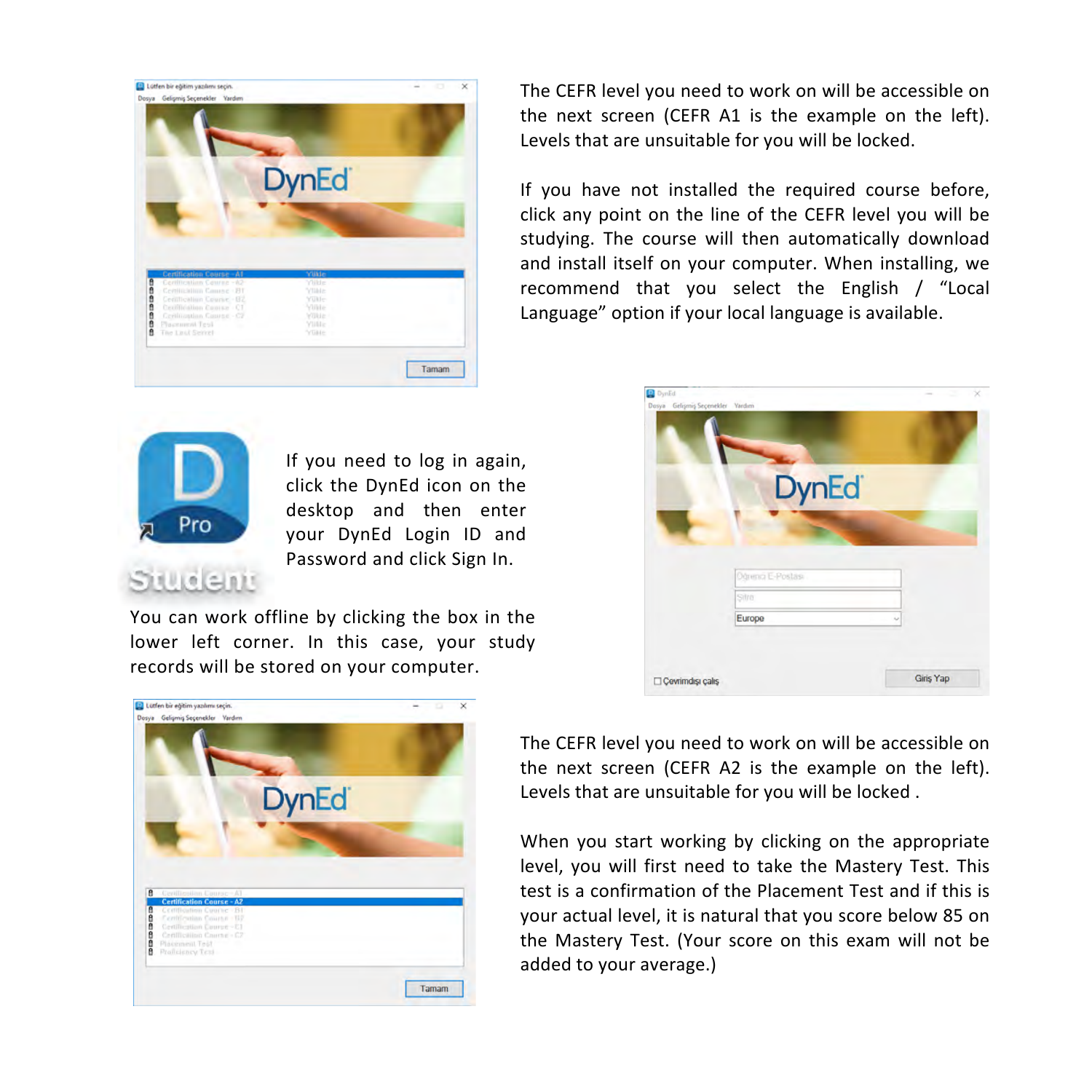## Installation & Use on Tablets & Smart Phones





To start downloading to tablets or smartphones, you must first select Europe and then the English / "Local Language" tabs on the screen by tapping the DynEd icon on the desktop.

You will then need to enter your DynEd Login ID and Password.





The CEFR level you need to work on will be available for you on the next screen (CEFR A2 is the example on the left). The levels that are unsuitable for you will be locked.

Tapping on this icon will check if there is enough space on your device for the software and when you tap the "Install" command, the software will be installed on your device.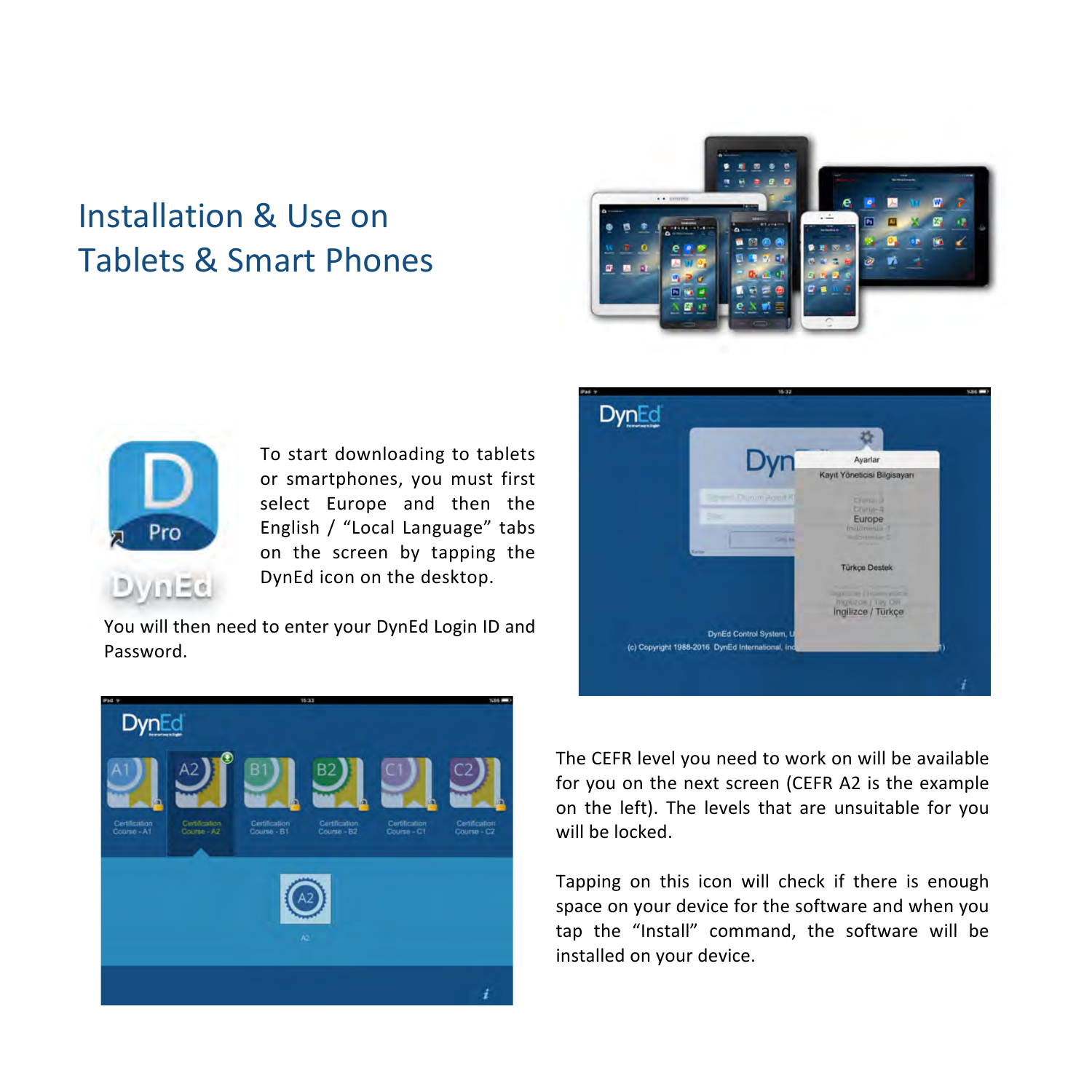

To start working with your tablet or smartphone, you need to tap the DynEd icon on the desktop and then enter your DynEd Login ID and Password and Sign In.





The screen on the left belongs to a person at level CEFR A2. The CEFR level you need to work on will be open and the levels that are not suitable for you will be locked. When you start working by clicking the icon on the bottom row, you will first see the Mastery Test of the module you need to study. This test is a confirmation of the Placement Test and if this is your actual level, it is natural that you score below 85 on the Mastery Test. (Your score on this exam will not be added to your Mastery Test average.)

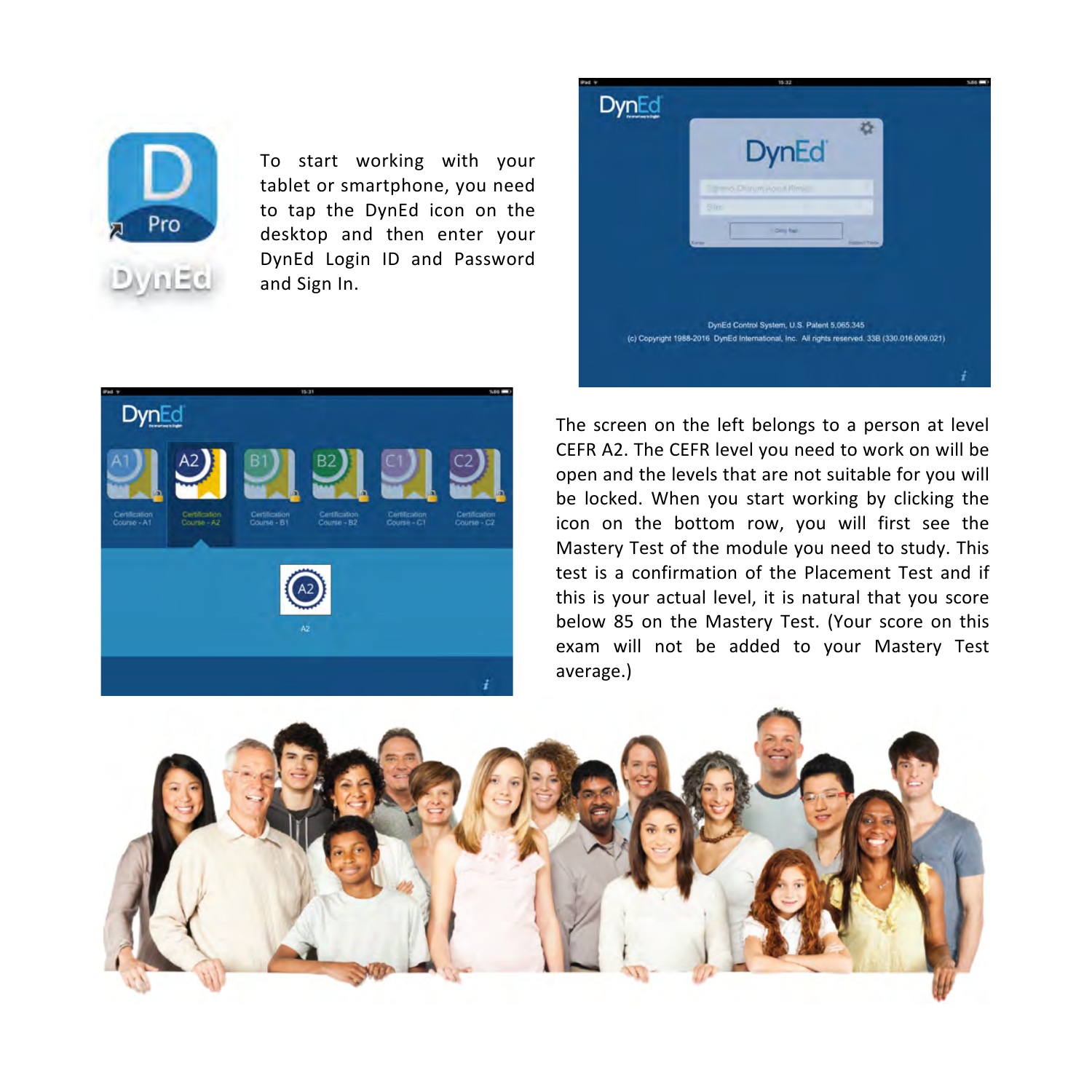### How to Study

**Language Learning is Skill Development.** Just like learning your native language, the skills of listening, speaking, reading, and writing need to be continually improved. The easiest way is to listen to people speaking their mother tongue, repeat what they said as well as possible, then to listen, compare, and repeat again. It is enough to do this once per day for each sentence.

**The only way to acquire a skill is through sufficient repetition.** While learning a language, it is necessary to repeat lessons with one day intervals in order to become comfortable with the language as it enters long-term memory. The number of repetitions will vary from person to person and will depend on study patterns. The DynEd system constantly evaluates student study data and automatically decides how many times each student needs to repeat sentences. Students may find the repetition boring, if they cannot realize that they are using short- term memory to come up with the answers. However, the last few repetitions that seem most unnecessary are the critical ones that will transfer information to long-term memory.





The DynEd system continuously evaluates your work and shows how much of the work you've **completed.** The primary objective is to bring the Completion Percentage of each unit to 80%, and pass the Mastery Tests with a score of 85% or more. If you do not pass the Test the first time, it will lock and automatically reopen seven days later so that you can try again. We recommend that you spend about 70-75% of your study time on your current unit, 10-15% bringing the Completion Percentage of the previous unit to 100%. The remaining time can be spent previewing the next unit.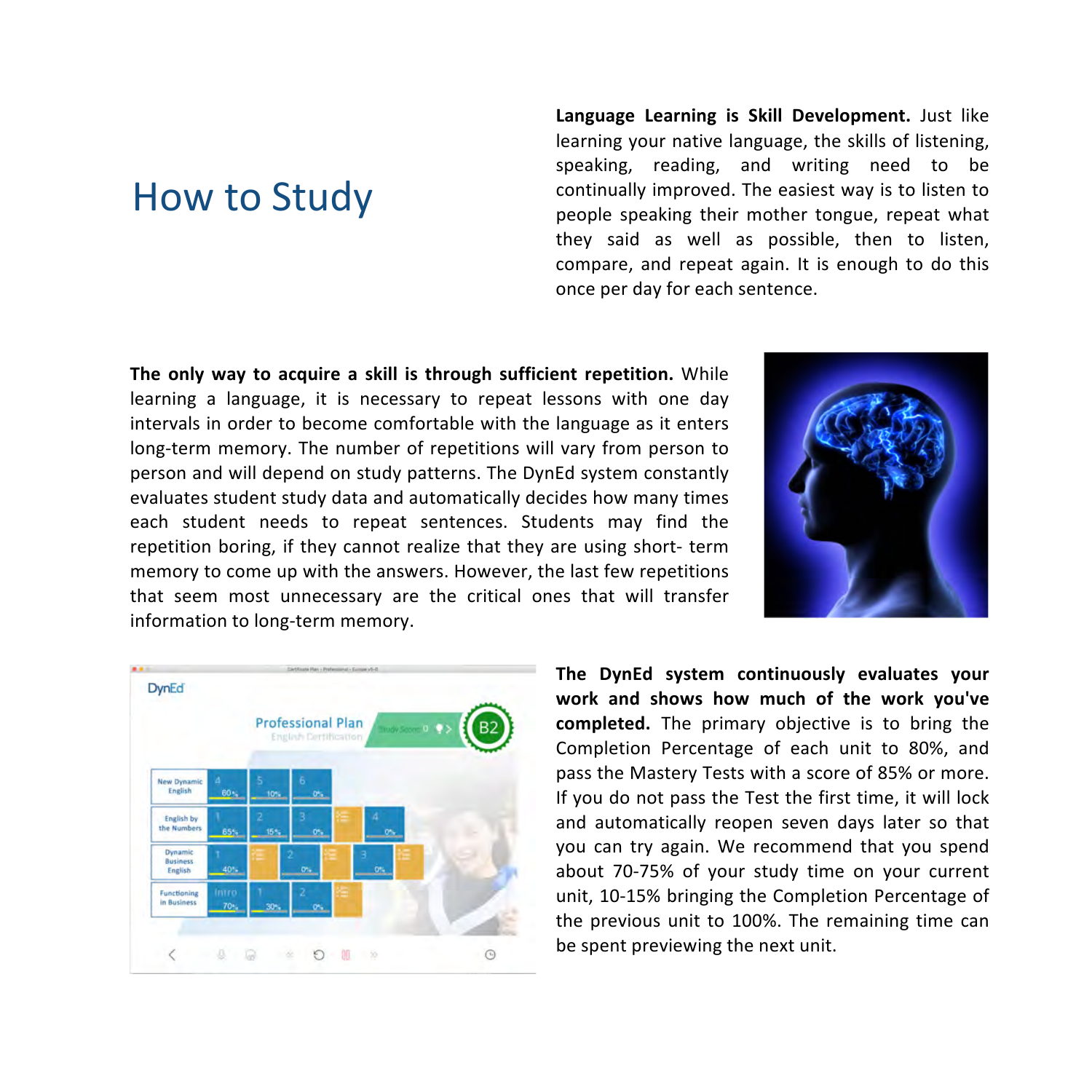The navigation menu shows the various units. Locked units are units above or below working level. The useful Review units are below the operating level. Units with a Completion Percentage of less than 80% are open, and these are the units that need to be worked on.



#### **The Importance of Recording/Playback**

One very important advantage of multimedia study is the possibility to activate many parts of your brain at once. After you have studied a lesson to the point where your comprehension is good, you should begin to practice saying each sentence. Use the microphone  $\cup$  to record your voice. Then listen to yourself  $\binom{1}{r}$  and *compare* what you said with the native speaker. Compare your speed, stress and intonation, and pronunciation. This type of practice activates the phonological processor in your brain and helps to develop both automaticity and long-term memory.





Listening and reading use very different pathways in the brain. The best way to develop listening and speaking skills is to *not* rely on text. Using text as a support interferes with the development of listening and speaking skills, which need to be developed first. When studying a lesson, try not to use the text support until after you have developed your ability to understand and repeat the key sentences. Research indicates that using the text support too soon *slows down* your listening and speaking development  $-$  even though most students think that using the text is an effective way to learn. It may be comfortable, but it isn't effective.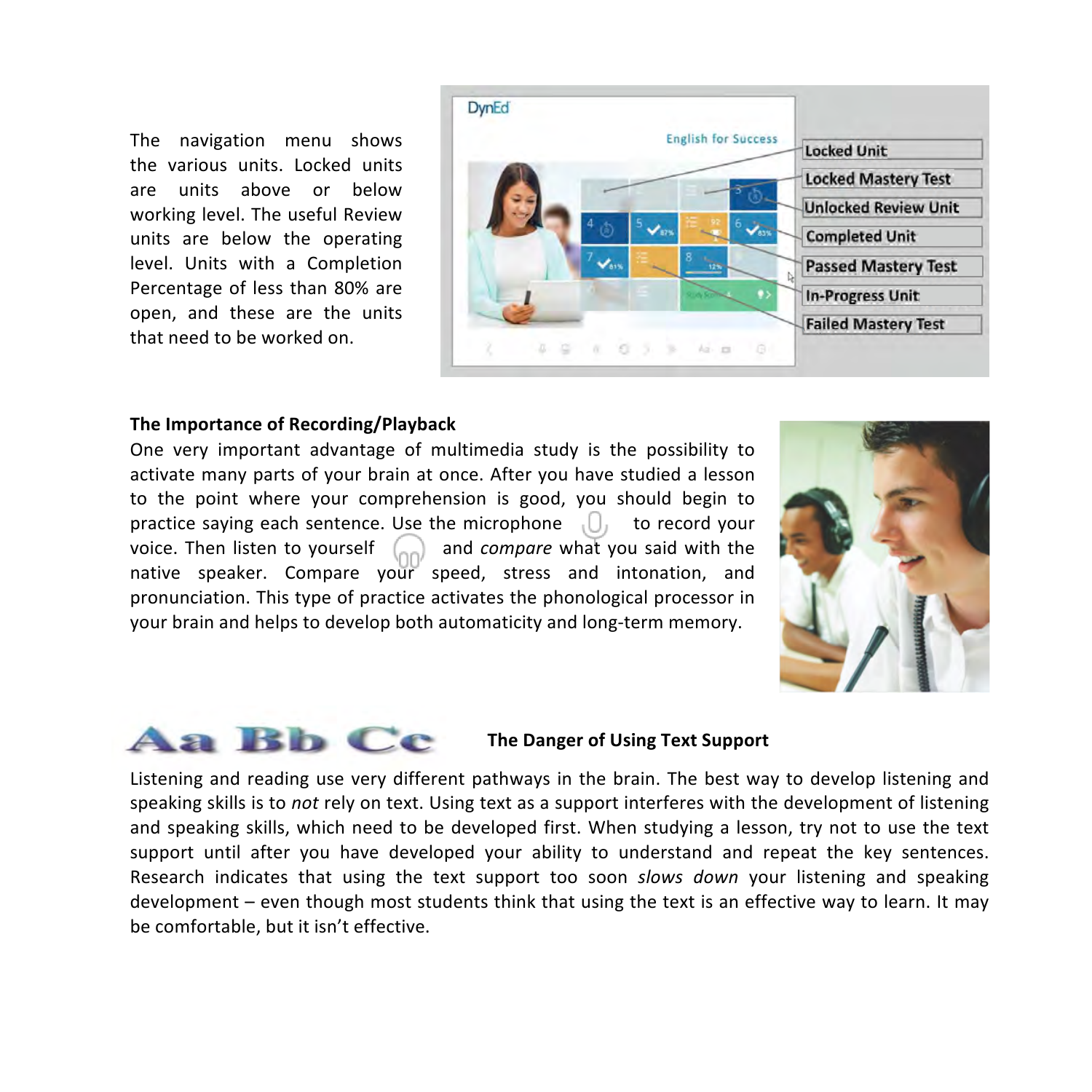

#### **How To Reduce Study Time**

Research shows that regular, frequent study sessions reduce total learning time. The ideal daily working time is around 1 hour. Working twice a day for 25 minutes is better than working 1 hour at a time. Studying and reviewing parts of a lesson several times a week is more effective than studying just once or twice a week. Three 45-minute study sessions are more effective than one three-hour session. Study sessions that are too long are generally inefficient and counterproductive.

#### **Effective Study Sessions**

The most effective study sessions are a mix of activities and lessons. Spending too much time on an activity or lesson in a single study session creates boredom and inattention. You need to be focused. Generally, most students should change activities or lessons several times in a study session. In some lessons, focus on listening comprehension. In other lessons, focus on speaking practice. Some lessons should be done *every* day until you have mastered them or can summarize the entire lesson without any effort.





#### **Progress and Review**

You should regularly review units that you first studied three weeks ago, and be prepared to use that language at any time. Repeating a unit some time later will allow the information in that unit to be placed in your long-term memory. This isn't going backward  $-$  it's going forward by building a real skill! In this sense, going backward can help you go ahead even faster! Learning a language isn't learning one thing and then going on to another. It's building on what you know and using it *all*, in an expanding spiral.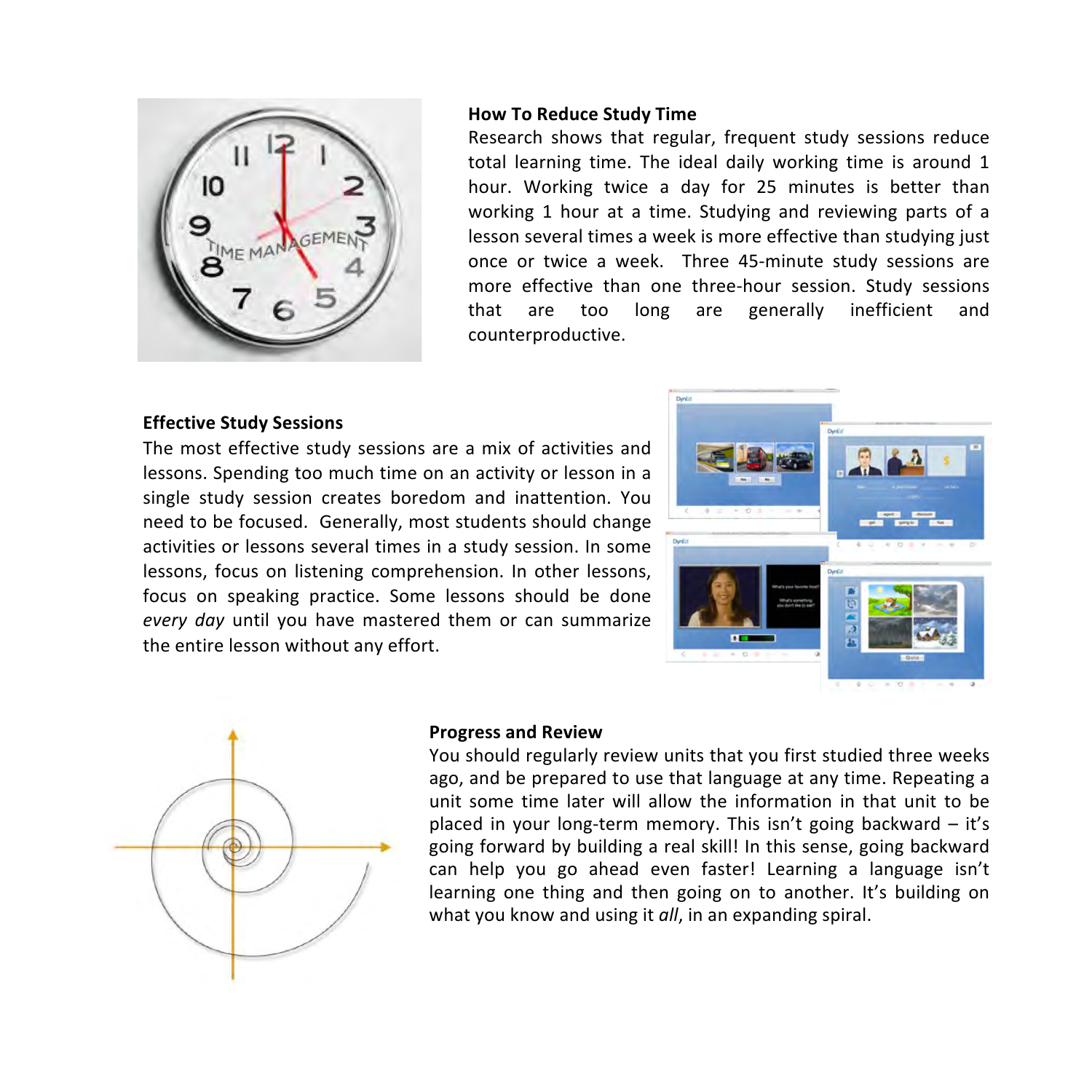#### **Slow is Fast**

The biggest mistake learners make is trying to finish each lesson quickly. This fails to build the foundation and confidence necessary to improve listening and speaking skills. If you go through each lesson several times on many different days, practice speaking, and review often, your overall progress will be much faster and your test scores will improve. If you don't do this, you will quickly forget what you have learned. The old-fashioned way of studying is slow and ineffective. Remember: *Practice Makes Perfect*





#### **Understanding is Only the Beginning**

Once you understand a lesson, you should go through it and practice speaking the sentences. Record 5 or 10 sentences in each study session and compare your recording with the native speaker model. This kind of intensive practice will help you master the language and build your fluency. If you don't do this, your speech will be slow and halting. Please practice each lesson until you can say the sentences quickly and with confidence.

#### **Slow and Halting Speech**

If your speech is slow and halting in class, it's because you haven't yet mastered the language in the lessons. Go back, review, and *practice* saying the sentences every day. Then you'll speak with more confidence in class. If your oral presentation was good, but slow and halting, then do it again in another week and make it better. This isn't going backwards. It's the way forward!